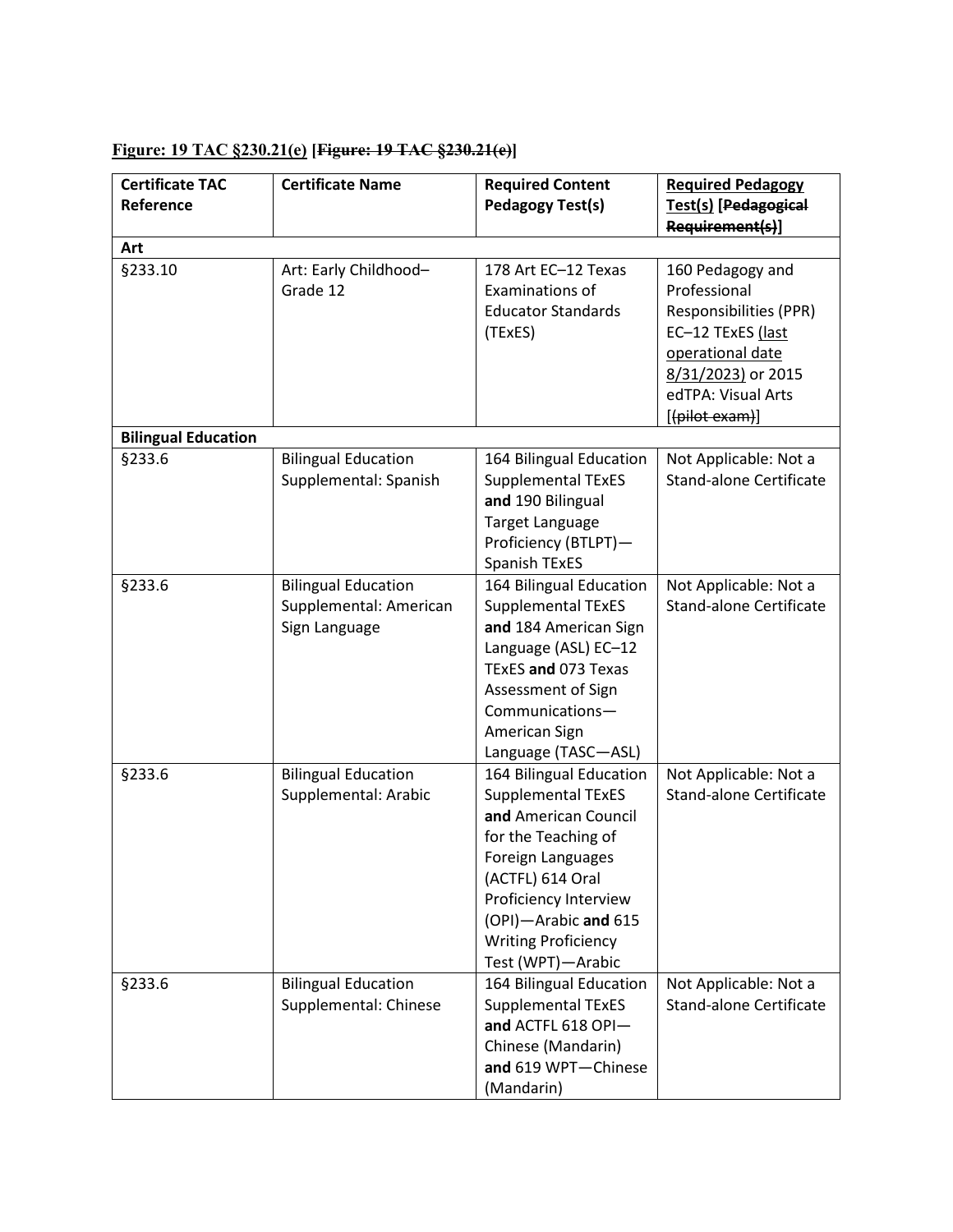| <b>Certificate TAC</b><br>Reference    | <b>Certificate Name</b>                                                 | <b>Required Content</b><br><b>Pedagogy Test(s)</b>                                                                                                       | <b>Required Pedagogy</b><br>Test(s) [Pedagogical<br>Requirement(s)]                                                                                                                                          |
|----------------------------------------|-------------------------------------------------------------------------|----------------------------------------------------------------------------------------------------------------------------------------------------------|--------------------------------------------------------------------------------------------------------------------------------------------------------------------------------------------------------------|
| <b>Bilingual Education (continued)</b> |                                                                         |                                                                                                                                                          |                                                                                                                                                                                                              |
| §233.6                                 | <b>Bilingual Education</b><br>Supplemental: Japanese                    | 164 Bilingual Education<br><b>Supplemental TExES</b><br>and ACTFL 616 OPI-<br>Japanese and 617<br>WPT-Japanese                                           | Not Applicable: Not a<br><b>Stand-alone Certificate</b>                                                                                                                                                      |
| §233.6                                 | <b>Bilingual Education</b><br>Supplemental:<br>Vietnamese               | 164 Bilingual Education<br><b>Supplemental TExES</b><br>and ACTFL 620 OPI-<br>Vietnamese and 621<br>WPT-Vietnamese                                       | Not Applicable: Not a<br><b>Stand-alone Certificate</b>                                                                                                                                                      |
| <b>Career and Technical Education</b>  |                                                                         |                                                                                                                                                          |                                                                                                                                                                                                              |
| §233.13                                | <b>Technology Education:</b><br>Grades 6-12                             | 171 Technology<br>Education 6-12 TExES                                                                                                                   | 160 PPR EC-12 TExES<br>(last operational date<br>8/31/2023) or 2143<br>edTPA: Technology and<br><b>Engineering Education</b><br>$[$ (pilot exam)] or 2151<br>edTPA: Career and<br><b>Technical Education</b> |
| §233.13                                | Family and Consumer<br>Sciences, Composite:<br>Grades 6-12              | <b>American Association</b><br>of Family and<br><b>Consumer Sciences</b><br>(AAFCS) 200 Family and<br>Consumer Sciences-<br><b>Composite Examination</b> | 160 PPR EC-12 TExES<br>(last operational date<br>8/31/2023) or 2117<br>edTPA: Family and<br><b>Consumer Sciences</b><br>$[$ (pilot exam)] or 2151<br>edTPA: Career and<br><b>Technical Education</b>         |
| §233.13                                | Human Development and<br><b>Family Studies: Grades</b><br>$8 - 12$      | AAFCS 202 Human<br>Development and<br><b>Family Studies</b><br>Concentration<br>Examination                                                              | 160 PPR EC-12 TExES<br>(last operational date<br>8/31/2023) or 2117<br>edTPA: Family and<br><b>Consumer Sciences</b><br>[(pilot exam)] or 2151<br>edTPA: Career and<br><b>Technical Education</b>            |
| §233.13                                | Hospitality, Nutrition, and<br><b>Food Sciences: Grades</b><br>$8 - 12$ | AAFCS 201 Hospitality,<br>Nutrition, and Food<br><b>Science Concentration</b><br>Examination                                                             | 160 PPR EC-12 TExES<br>(last operational date<br>8/31/2023) or 2117<br>edTPA: Family and<br><b>Consumer Sciences</b><br>$[$ (pilot exam)] or 2151<br>edTPA: Career and<br><b>Technical Education</b>         |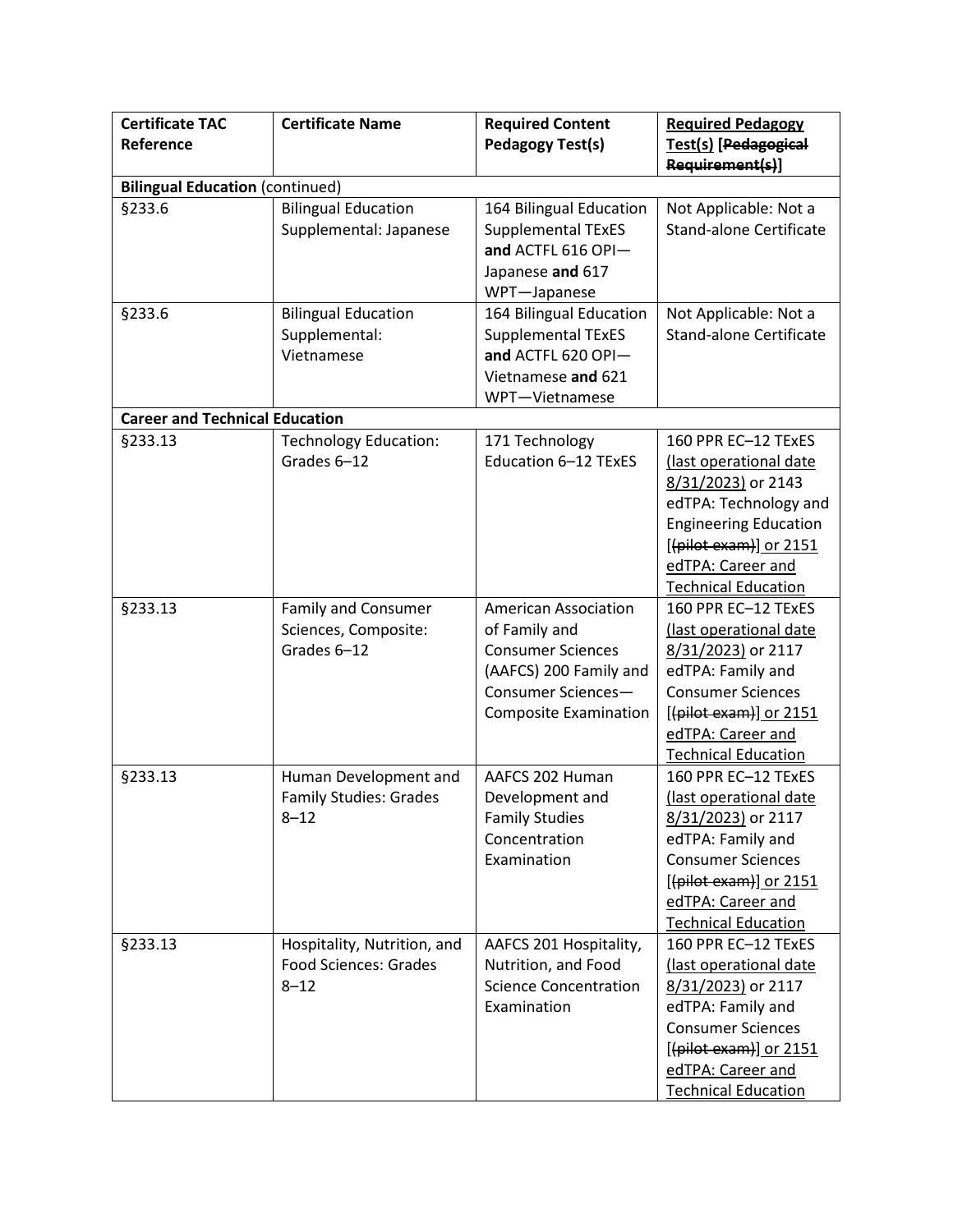| <b>Certificate TAC</b> | <b>Certificate Name</b>                                                | <b>Required Content</b>                                       | <b>Required Pedagogy</b>                                                                                                                                                                                                                                                                 |  |  |  |
|------------------------|------------------------------------------------------------------------|---------------------------------------------------------------|------------------------------------------------------------------------------------------------------------------------------------------------------------------------------------------------------------------------------------------------------------------------------------------|--|--|--|
| Reference              |                                                                        | <b>Pedagogy Test(s)</b>                                       | Test(s) [Pedagogical<br>Requirement(s)]                                                                                                                                                                                                                                                  |  |  |  |
|                        | <b>Career and Technical Education (continued)</b>                      |                                                               |                                                                                                                                                                                                                                                                                          |  |  |  |
| §233.13                | Agriculture, Food, and<br><b>Natural Resources: Grades</b><br>$6 - 12$ | 272 Agriculture, Food,<br>and Natural Resources<br>6-12 TExES | 160 PPR EC-12 TExES<br>(last operational date<br>8/31/2023) or 2100<br>edTPA: Agricultural<br>Education [(pilot<br>exam)] or 2151 edTPA:<br><b>Career and Technical</b><br>Education                                                                                                     |  |  |  |
| §233.13                | <b>Business and Finance:</b><br>Grades 6-12                            | 276 Business and<br>Finance 6-12 TExES                        | 160 PPR EC-12 TExES<br>(last operational date<br>8/31/2023) or 2102<br>edTPA: Business<br>Education [(pilot<br>exam)] or 2151 edTPA:<br><b>Career and Technical</b><br>Education                                                                                                         |  |  |  |
| §233.14                | Marketing: Grades 6-12                                                 | 275 Marketing 6-12<br><b>TExES</b>                            | 160 PPR EC-12 TExES<br>(last operational date<br>8/31/2023) or 2102<br>edTPA: Business<br>Education [(pilot<br>$exam$ ] or 2151 edTPA:<br><b>Career and Technical</b><br>Education                                                                                                       |  |  |  |
| §233.14                | <b>Health Science: Grades</b><br>$6 - 12$                              | 273 Health Science 6-<br>12 TExES                             | 160 PPR EC-12 TExES<br>(last operational date<br>8/31/2023) or 2151<br>edTPA: Career and<br><b>Technical Education</b>                                                                                                                                                                   |  |  |  |
| §233.14                | Trade and Industrial<br>Education: Grades 6-12                         | Not Applicable                                                | 270 Pedagogy and<br>Professional<br>Responsibilities for<br><b>Trade and Industrial</b><br>Education 6-12 TExES<br>(last operational date<br>8/31/2021)<br>Starting 9/1/2021 370<br>Pedagogy and<br>Professional<br>Responsibilities for<br>Trade and Industrial<br>Education 6-12 TExES |  |  |  |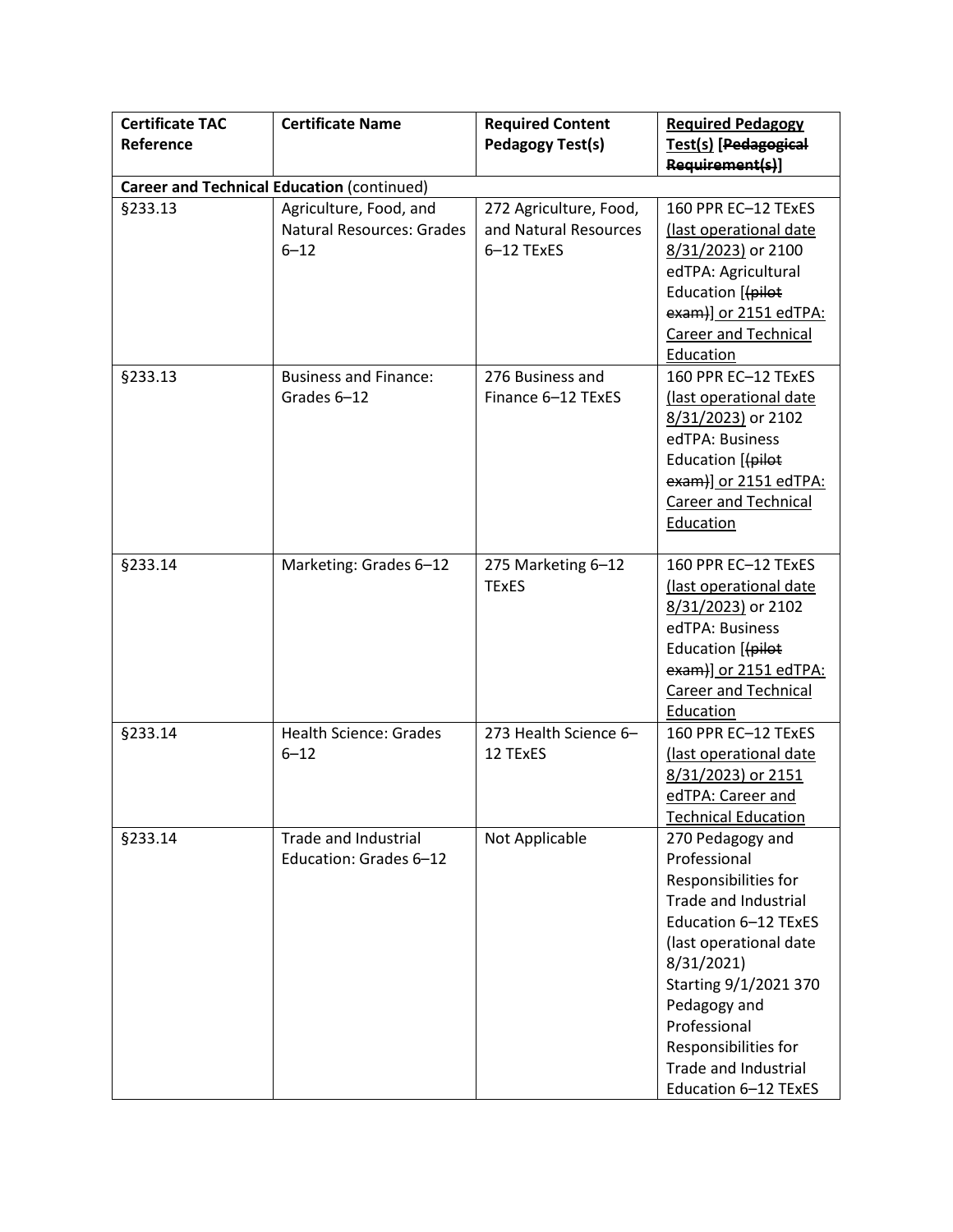| <b>Certificate TAC</b> | <b>Certificate Name</b>                             | <b>Required Content</b> | <b>Required Pedagogy</b>     |
|------------------------|-----------------------------------------------------|-------------------------|------------------------------|
| Reference              |                                                     | Pedagogy Test(s)        | Test(s) [Pedagogical         |
|                        |                                                     |                         | Requirement(s)]              |
|                        | <b>Career and Technical Education (continued)</b>   |                         |                              |
| §233.14                | <b>Trade and Industrial</b>                         | Not Applicable          | 370 Pedagogy and             |
|                        | <b>Workforce Training:</b>                          |                         | Professional                 |
|                        | Grades 6-12                                         |                         | Responsibilities for         |
|                        |                                                     |                         | <b>Trade and Industrial</b>  |
|                        |                                                     |                         | Education 6-12 TExES         |
|                        | <b>Computer Science and Technology Applications</b> |                         |                              |
| §233.5                 | <b>Computer Science: Grades</b>                     | 241 Computer Science    | 160 PPR EC-12 TExES          |
|                        | $8 - 12$                                            | 8-12 TExES              | (last operational date       |
|                        |                                                     |                         | 8/31/2023) or 2143           |
|                        |                                                     |                         | edTPA: Technology and        |
|                        |                                                     |                         | <b>Engineering Education</b> |
|                        |                                                     |                         | $[$ (pilot exam)]            |
| §233.5                 | <b>Technology Applications:</b>                     | 242 Technology          | 160 PPR EC-12 TExES          |
|                        | Early Childhood-Grade 12                            | Applications EC-12      | (last operational date       |
|                        |                                                     | <b>TExES</b>            | 8/31/2023) or 2108           |
|                        |                                                     |                         | edTPA: Educational           |
|                        |                                                     |                         | <b>Technology Specialist</b> |
|                        |                                                     |                         | [(pilot exam)]               |
| <b>Core Subjects</b>   |                                                     |                         |                              |
| [6233.2]               | Core Subjects: Early                                | 291 Core Subjects EC-6  | 160 PPR EC-12 TEXES          |
|                        | Childhood-Grade 6                                   | <b>TEXES</b>            | er <sub>2110</sub> edTPA:    |
|                        |                                                     |                         | <b>Elementary Education:</b> |
|                        |                                                     |                         | Literacy with                |
|                        |                                                     |                         | <b>Mathematics Task 4</b>    |
|                        |                                                     |                         | (pilot exam)                 |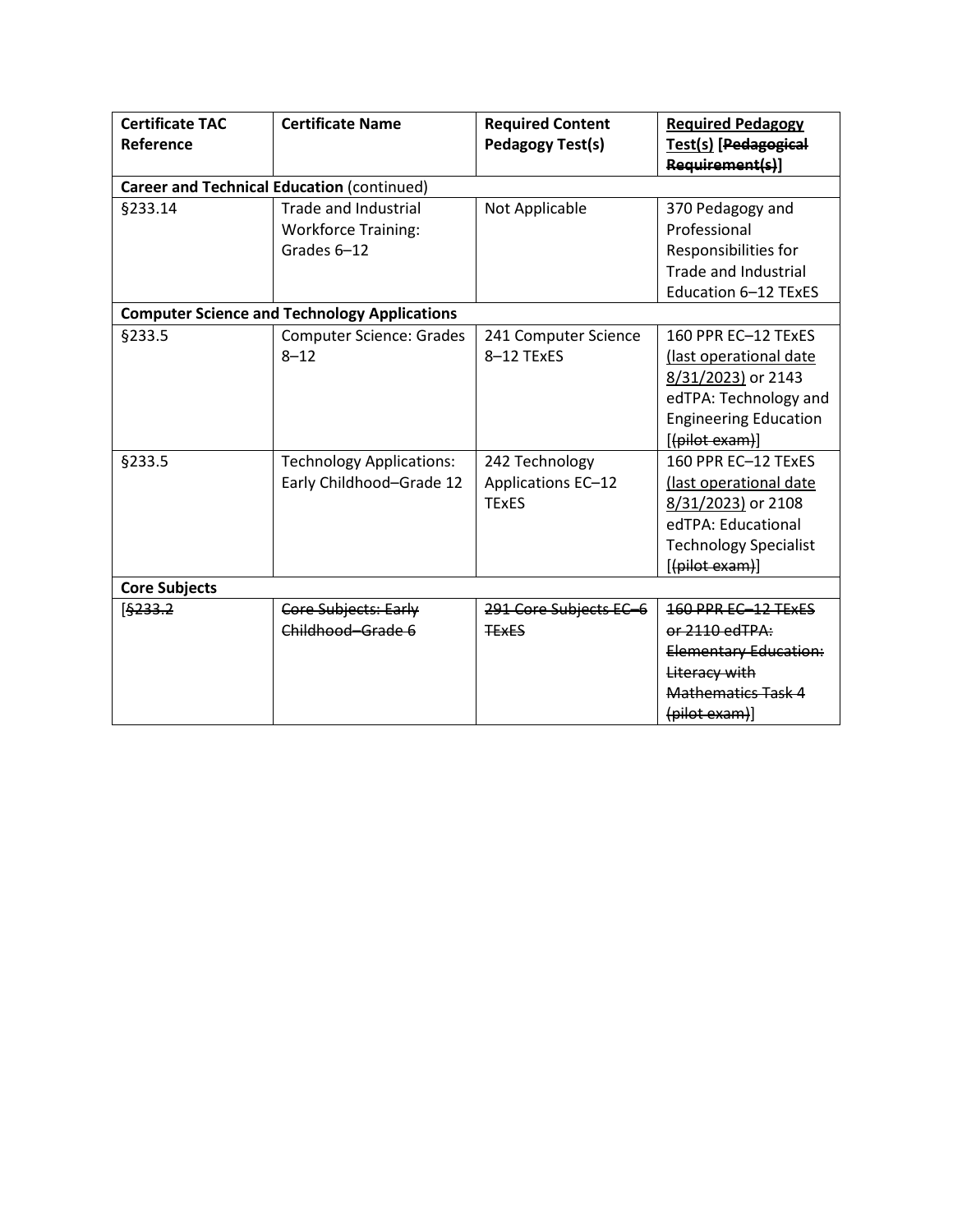| <b>Certificate TAC</b>    | <b>Certificate Name</b>    | <b>Required Content</b> | <b>Required Pedagogy</b>                       |  |  |  |
|---------------------------|----------------------------|-------------------------|------------------------------------------------|--|--|--|
| Reference                 |                            | <b>Pedagogy Test(s)</b> | Test(s) [Pedagogical                           |  |  |  |
|                           |                            |                         | Requirement(s)]                                |  |  |  |
| Core Subjects (continued) |                            |                         |                                                |  |  |  |
| §233.2                    | Core Subjects with         | 293 Science of          | 160 PPR EC-12 TExES (last                      |  |  |  |
|                           | <b>Science of Teaching</b> | <b>Teaching Reading</b> | operational date                               |  |  |  |
|                           | Reading: Early             | TExES and either:       | 8/31/2023) or 2110                             |  |  |  |
|                           | Childhood-Grade 6          | 291 Core Subjects EC-   | edTPA: Elementary                              |  |  |  |
|                           |                            | 6 TExES (last           | Education: Literacy with                       |  |  |  |
|                           |                            | operational date        | <b>Mathematics Task 4</b>                      |  |  |  |
|                           |                            | 12/31/2021) or          | [(pilot exam)] or 2001                         |  |  |  |
|                           |                            | 391 Core Subjects EC-   | edTPA: Elementary                              |  |  |  |
|                           |                            | 6 TExES (starting       | Literacy or 2002 edTPA:                        |  |  |  |
|                           |                            | 1/1/2021                | <b>Elementary Mathematics</b>                  |  |  |  |
|                           |                            |                         | or 2149 edTPA:                                 |  |  |  |
|                           |                            |                         | <b>Elementary Education:</b>                   |  |  |  |
|                           |                            |                         | Mathematics with                               |  |  |  |
|                           |                            |                         | Literacy Task 4 or 2014                        |  |  |  |
|                           |                            |                         | edTPA: Early Childhood                         |  |  |  |
|                           |                            |                         | Education or 2016 edTPA:                       |  |  |  |
|                           |                            |                         | Middle Childhood                               |  |  |  |
|                           |                            |                         | Mathematics or 2017                            |  |  |  |
|                           |                            |                         | edTPA: Middle Childhood                        |  |  |  |
|                           |                            |                         | Science or 2018 edTPA:                         |  |  |  |
|                           |                            |                         | Middle Childhood English                       |  |  |  |
|                           |                            |                         | Language Arts or 2019                          |  |  |  |
|                           |                            |                         | edTPA: Middle Childhood                        |  |  |  |
|                           |                            |                         | <b>History/Social Studies</b>                  |  |  |  |
| [\$233.2]                 | Core Subjects: Grades 4-   | 211 Core Subjects 4-8   | 160 PPR EC-12 TExES or                         |  |  |  |
|                           | 8                          | <b>TEXES</b>            | 2016 edTPA: Middle                             |  |  |  |
|                           |                            |                         | <b>Childhood Mathematics</b>                   |  |  |  |
|                           |                            |                         | (pilot exam) or 2017                           |  |  |  |
|                           |                            |                         | edTPA: Middle Childhood                        |  |  |  |
|                           |                            |                         | Science (pilot exam) or                        |  |  |  |
|                           |                            |                         | 2018 edTPA: Middle<br><b>Childhood English</b> |  |  |  |
|                           |                            |                         |                                                |  |  |  |
|                           |                            |                         | Language Arts (pilot<br>exam) or 2019 edTPA:   |  |  |  |
|                           |                            |                         | Middle Childhood                               |  |  |  |
|                           |                            |                         |                                                |  |  |  |
|                           |                            |                         | <b>History/Social Studies</b><br>(pilot exam)] |  |  |  |
|                           |                            |                         |                                                |  |  |  |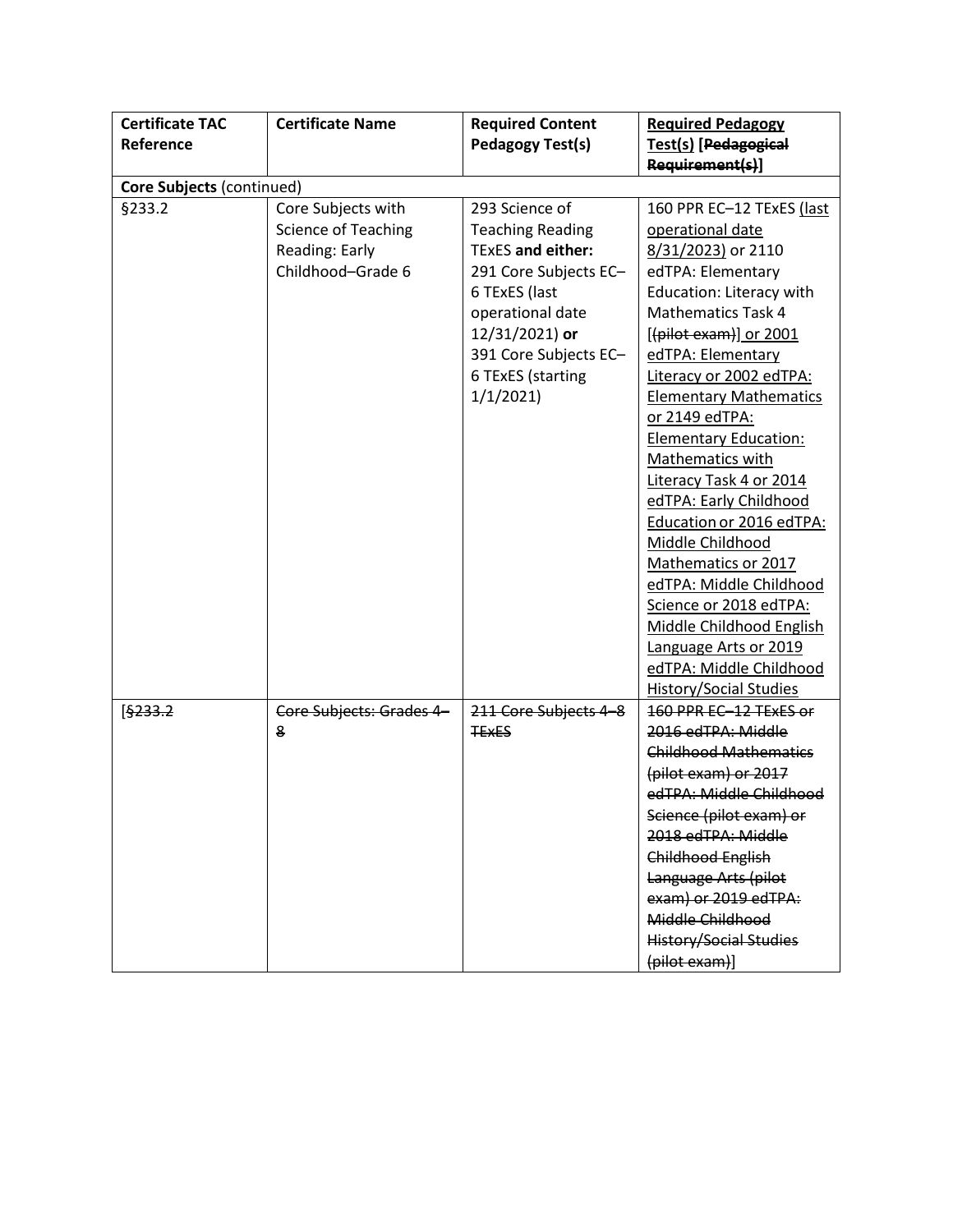| <b>Certificate TAC</b> | <b>Certificate Name</b>          | <b>Required Content</b> | <b>Required Pedagogy</b>      |  |  |  |
|------------------------|----------------------------------|-------------------------|-------------------------------|--|--|--|
| <b>Reference</b>       |                                  | <b>Pedagogy Test(s)</b> | Test(s) [Pedagogical          |  |  |  |
|                        |                                  |                         | Requirement(s)                |  |  |  |
|                        | <b>Core Subjects (continued)</b> |                         |                               |  |  |  |
| §233.2                 | Core Subjects with               | 293 Science of          | 160 PPR EC-12 TExES (last     |  |  |  |
|                        | Science of Teaching              | <b>Teaching Reading</b> | operational date              |  |  |  |
|                        | Reading: Grades 4-8              | TExES and 211 Core      | 8/31/2023) or 2016            |  |  |  |
|                        |                                  | Subjects 4-8 TExES      | edTPA: Middle Childhood       |  |  |  |
|                        |                                  |                         | Mathematics [(pilot           |  |  |  |
|                        |                                  |                         | exam)] or 2017 edTPA:         |  |  |  |
|                        |                                  |                         | Middle Childhood Science      |  |  |  |
|                        |                                  |                         | $[$ (pilot exam)] or 2018     |  |  |  |
|                        |                                  |                         | edTPA: Middle Childhood       |  |  |  |
|                        |                                  |                         | English Language Arts         |  |  |  |
|                        |                                  |                         | $[$ (pilot exam)] or 2019     |  |  |  |
|                        |                                  |                         | edTPA: Middle Childhood       |  |  |  |
|                        |                                  |                         | <b>History/Social Studies</b> |  |  |  |
|                        |                                  |                         | $[$ (pilot exam)]             |  |  |  |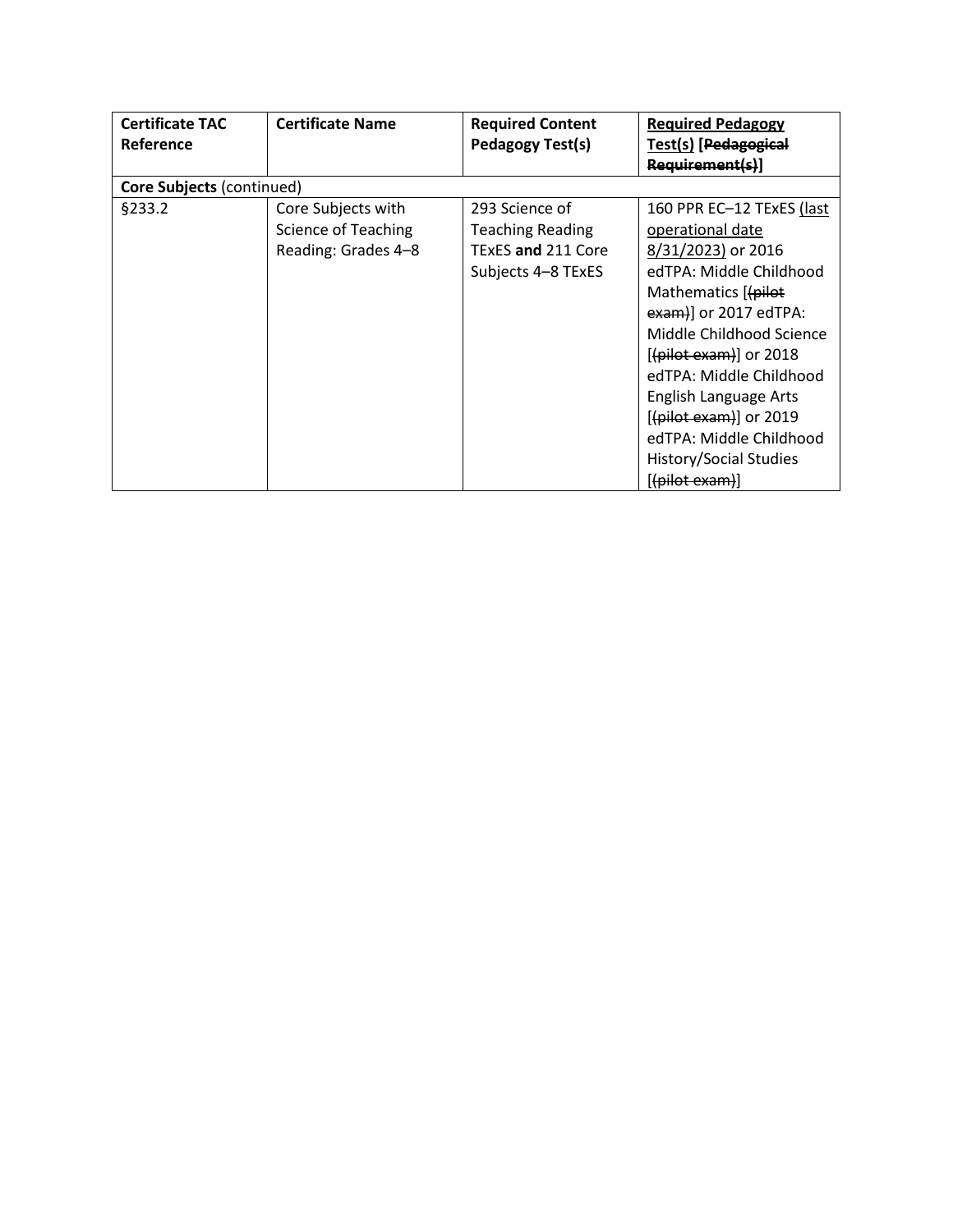| <b>Certificate TAC</b><br>Reference | <b>Certificate Name</b>                                       | <b>Required Content</b><br><b>Pedagogy Test(s)</b>                                                                                                                          | <b>Required Pedagogy</b><br>Test(s) [Pedagogical<br>Requirement(s)]                                                         |
|-------------------------------------|---------------------------------------------------------------|-----------------------------------------------------------------------------------------------------------------------------------------------------------------------------|-----------------------------------------------------------------------------------------------------------------------------|
| <b>Counselor</b>                    |                                                               |                                                                                                                                                                             |                                                                                                                             |
| §239.20                             | <b>School Counselor: Early</b><br>Childhood-Grade 12          | 152 School Counselor<br>EC-12 TExES (last<br>operational date<br>8/31/2021)<br>Starting 9/1/2021 252<br>School Counselor EC-<br>12 TExES                                    | Not Applicable: Not an<br><b>Initial Certificate</b>                                                                        |
| <b>Dance</b>                        |                                                               |                                                                                                                                                                             |                                                                                                                             |
| §233.10                             | Dance: Grades 6-12                                            | 279 Dance 6-12 TExES                                                                                                                                                        | 160 PPR EC-12 TExES<br>(last operational date<br>8/31/2023) or 2021<br>edTPA: K-12<br>Performing Arts [(pilot<br>$exam)$ ]  |
| <b>Early Childhood</b>              |                                                               |                                                                                                                                                                             |                                                                                                                             |
| §233.2                              | Early Childhood:<br>Prekindergarten-Grade 3                   | 292 Early Childhood:<br>PK-3 TExES and 293<br><b>Science of Teaching</b><br><b>Reading TExES</b>                                                                            | 160 PPR EC-12 TExES<br>(last operational date<br>8/31/2023) or 2014<br>edTPA: Early Childhood<br>Education [(pilot<br>exam] |
| <b>Educational Diagnostician</b>    |                                                               |                                                                                                                                                                             |                                                                                                                             |
| §239.84                             | <b>Educational Diagnostician:</b><br>Early Childhood-Grade 12 | 153 Educational<br>Diagnostician EC-12<br><b>TExES</b> (last operational<br>date 12/31/2020)<br>Starting 1/1/2021 251<br>Educational<br>Diagnostician EC-12<br><b>TExES</b> | Not Applicable: Not an<br><b>Initial Certificate</b>                                                                        |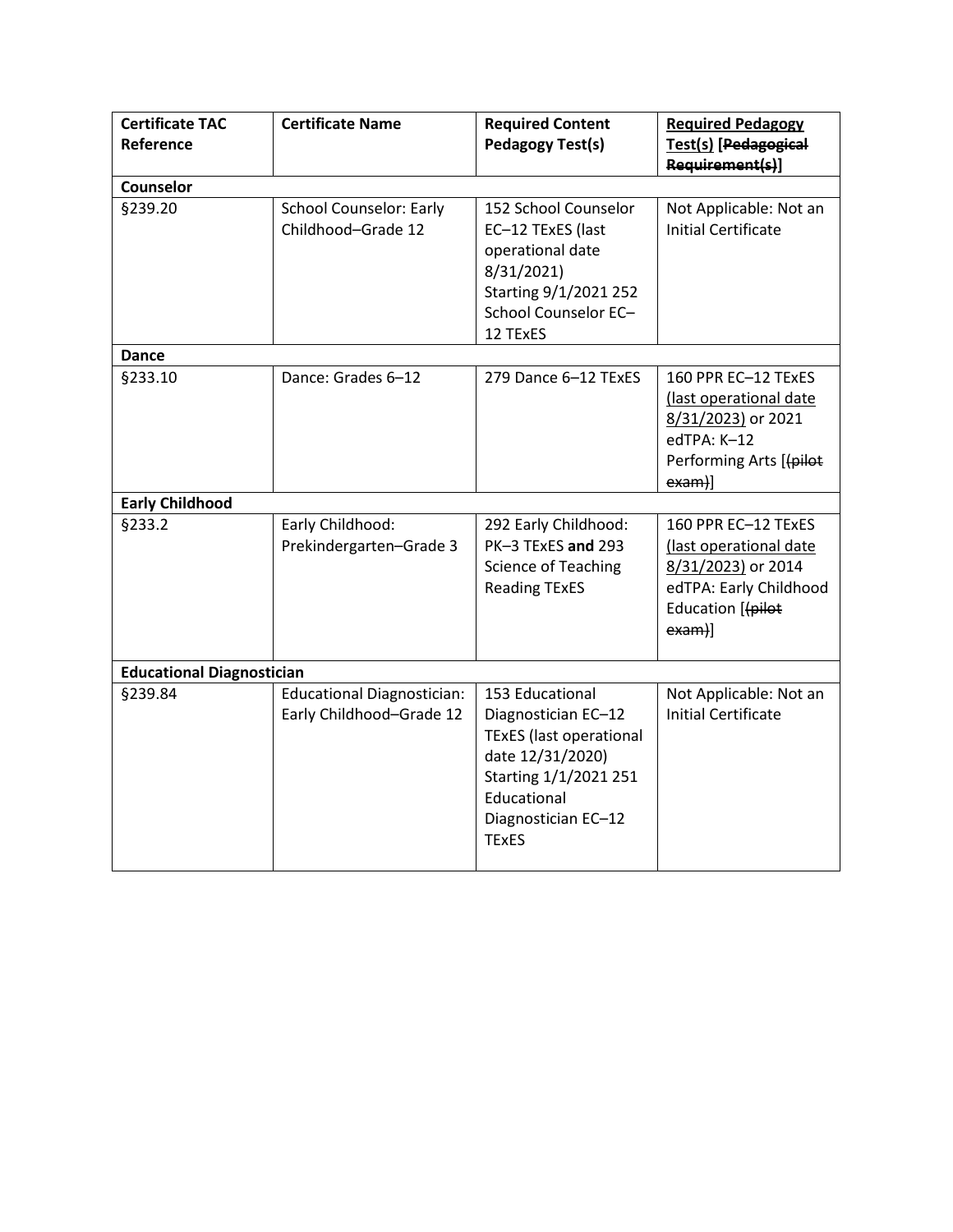| <b>Certificate TAC</b><br>Reference      | <b>Certificate Name</b>                                                                                       | <b>Required Content</b><br><b>Pedagogy Test(s)</b>                                                                                                                                                                                           | <b>Required Pedagogy</b><br>Test(s) [Pedagogical<br>Requirement(s)]                                                                                                                                                                  |
|------------------------------------------|---------------------------------------------------------------------------------------------------------------|----------------------------------------------------------------------------------------------------------------------------------------------------------------------------------------------------------------------------------------------|--------------------------------------------------------------------------------------------------------------------------------------------------------------------------------------------------------------------------------------|
| <b>English Language Arts and Reading</b> |                                                                                                               |                                                                                                                                                                                                                                              |                                                                                                                                                                                                                                      |
| [\$233.3]                                | <b>English Language Arts and</b><br>Reading: Grades 4-8                                                       | 117 English Language<br>Arts and Reading 4-8<br><b>TEXES</b>                                                                                                                                                                                 | 160 PPR EC-12 TEXES<br>or 2018 edTPA: Middle<br>Childhood English<br>Language Arts (pilot<br>$exam)$ ]                                                                                                                               |
| <b>§233.3</b>                            | English Language Arts and<br>Reading with Science of<br><b>Teaching Reading: Grades</b><br>$4 - 8$            | 293 Science of<br><b>Teaching Reading</b><br>TExES and 117 English<br>Language Arts and<br>Reading 4-8 TExES (last<br>operational date<br>12/31/2021) or 217<br><b>English Language Arts</b><br>and Reading 4-8 TExES<br>(starting 1/1/2022) | 160 PPR EC-12 TExES<br>(last operational date<br>8/31/2023) or 2018<br>edTPA: Middle<br>Childhood English<br>Language Arts [(pilot<br>$exam)$ ]                                                                                      |
| §233.3                                   | English Language Arts and<br>Reading: Grades 7-12                                                             | 231 English Language<br>Arts and Reading 7-12<br><b>TExES</b>                                                                                                                                                                                | 160 PPR EC-12 TExES<br>(last operational date<br>8/31/2023) or 2003<br>edTPA: Secondary<br><b>English Language Arts</b><br>[(pilot exam)]                                                                                            |
| [\$233.3]                                | <b>English Language Arts and</b><br><b>Reading/Social Studies:</b><br>Grades 4-8                              | 113 English Language<br>Arts and Reading/<br>Social Studies 4-8<br><b>TEXES</b>                                                                                                                                                              | 160 PPR EC-12 TExES<br>or 2018 edTPA: Middle<br><b>Childhood English</b><br>Language Arts (pilot<br>exam) or 2019 edTPA:<br>Middle Childhood<br><b>History/Social Studies</b><br>(pilot exam)]                                       |
| §233.3                                   | English Language Arts and<br><b>Reading/Social Studies</b><br>with Science of Teaching<br>Reading: Grades 4-8 | 293 Science of<br><b>Teaching Reading</b><br>TExES and 113 English<br>Language Arts and<br>Reading/ Social Studies<br>4-8 TExES                                                                                                              | 160 PPR EC-12 TExES<br>(last operational date<br>8/31/2023) or 2018<br>edTPA: Middle<br>Childhood English<br>Language Arts [(pilot<br>$exam$ ] or 2019 edTPA:<br>Middle Childhood<br><b>History/Social Studies</b><br>[(pilot exam)] |
| §239.93                                  | <b>Reading Specialist: Early</b><br>Childhood-Grade 12                                                        | 151 Reading Specialist<br>EC-12 TExES                                                                                                                                                                                                        | Not Applicable: Not an<br><b>Initial Certificate</b>                                                                                                                                                                                 |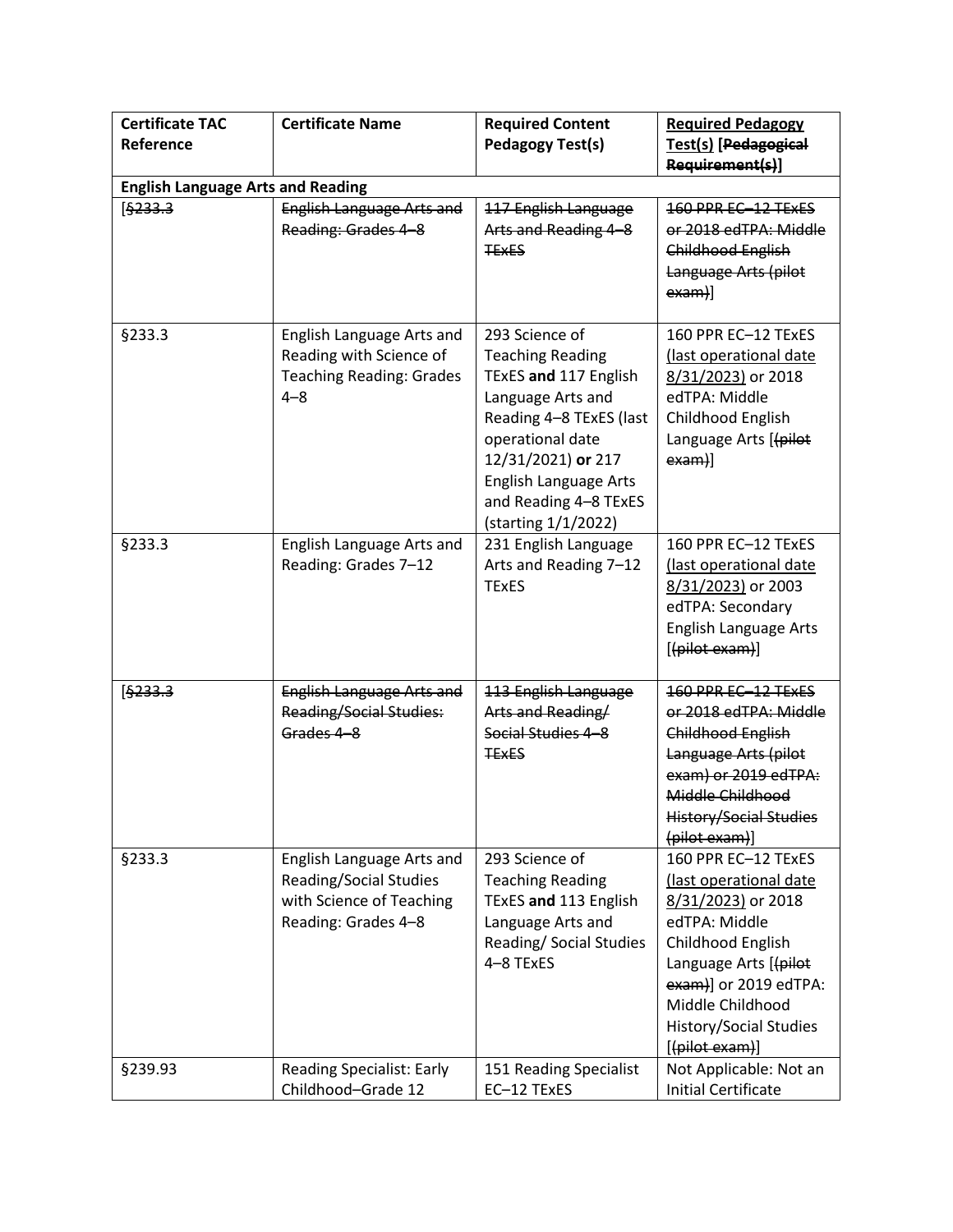| <b>Certificate TAC</b>              | <b>Certificate Name</b>    | <b>Required Content</b> | <b>Required Pedagogy</b>    |
|-------------------------------------|----------------------------|-------------------------|-----------------------------|
| Reference                           |                            | <b>Pedagogy Test(s)</b> | <b>Test(s)</b> [Pedagogical |
|                                     |                            |                         | Requirement(s)]             |
| <b>English as a Second Language</b> |                            |                         |                             |
| §233.7                              | English as a Second        | 154 English as a Second | Not Applicable: Not a       |
|                                     | Language Supplemental      | Language Supplemental   | Stand-alone                 |
|                                     |                            | <b>TExES</b>            | Certificate                 |
| <b>Gifted and Talented</b>          |                            |                         |                             |
| <b>§233.9</b>                       | <b>Gifted and Talented</b> | 162 Gifted and Talented | Not Applicable: Not a       |
|                                     | Supplemental               | TExES                   | Stand-alone                 |
|                                     |                            |                         | Certificate                 |
| <b>Health</b>                       |                            |                         |                             |
| §233.11                             | Health: Early Childhood-   | 157 Health Education    | 160 PPR EC-12 TEXES         |
|                                     | Grade 12                   | EC-12 TExES             | (last operational date)     |
|                                     |                            |                         | 8/31/2023) or 2119          |
|                                     |                            |                         | edTPA: Health               |
|                                     |                            |                         | Education [(pilot           |
|                                     |                            |                         | exam)]                      |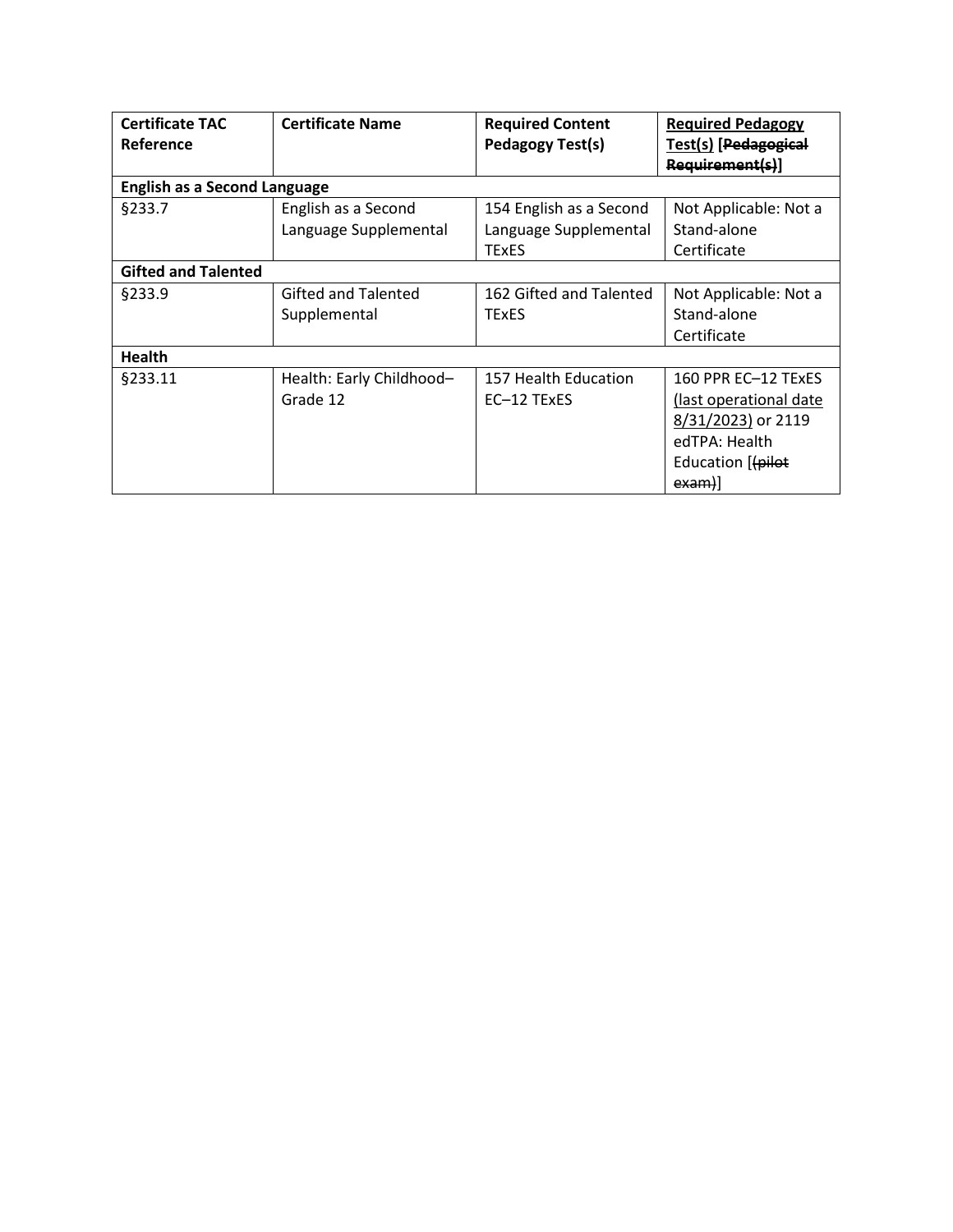| <b>Certificate TAC</b><br>Reference    | <b>Certificate Name</b>                                   | <b>Required Content</b><br><b>Pedagogy Test(s)</b>                       | <b>Required Pedagogy</b><br>Test(s) [Pedagogical<br>Requirement(s)]                                                                                                               |
|----------------------------------------|-----------------------------------------------------------|--------------------------------------------------------------------------|-----------------------------------------------------------------------------------------------------------------------------------------------------------------------------------|
| Journalism                             |                                                           |                                                                          |                                                                                                                                                                                   |
| §233.3                                 | Journalism: Grades 7-12                                   | 256 Journalism 7-12<br><b>TExES</b>                                      | 160 PPR EC-12 TExES<br>(last operational date<br>8/31/2023) or 2003<br>edTPA: Secondary<br><b>English Language Arts</b><br>[(pilot exam)]                                         |
| <b>Junior Reserve Officer Training</b> |                                                           |                                                                          |                                                                                                                                                                                   |
| §233.17                                | Junior Reserve Officer<br>Training Corps: Grades 6-<br>12 | Not Applicable                                                           | 160 PPR EC-12 TExES<br>(last operational date<br>8/31/2023)<br>or 370 Pedagogy and<br>Professional<br>Responsibilities for<br><b>Trade and Industrial</b><br>Education 6-12 TExES |
| Languages Other Than English           |                                                           |                                                                          |                                                                                                                                                                                   |
| §233.15                                | American Sign Language:<br>Early Childhood-Grade 12       | 184 ASL EC-12 TExES<br>and 073 TASC-ASL                                  | 160 PPR EC-12 TExES<br>(last operational date<br>8/31/2023) or 2020<br>edTPA: World<br>Language [(pilot<br>$exam)$ ]                                                              |
| §233.15                                | Arabic: Early Childhood-<br>Grade 12                      | ACTFL 605 OPI-Arabic<br>and 600 WPT-Arabic                               | 160 PPR EC-12 TExES<br>(last operational date<br>8/31/2023) or 2020<br>edTPA: World<br>Language [(pilot<br>$exam)$ ]                                                              |
| §233.15                                | Chinese: Early Childhood-<br>Grade 12                     | ACTFL 606 OPI-Chinese<br>(Mandarin) and 601<br>WPT-Chinese<br>(Mandarin) | 160 PPR EC-12 TExES<br>(last operational date<br>8/31/2023) or 2020<br>edTPA: World<br>Language [(pilot<br>exam]                                                                  |
| §233.15                                | French: Early Childhood-<br>Grade 12                      | 610 Languages Other<br>Than English (LOTE)<br>French EC-12 TExES         | 160 PPR EC-12 TExES<br>(last operational date<br>8/31/2023) or 2020<br>edTPA: World<br>Language [(pilot<br>$exam)$ ]                                                              |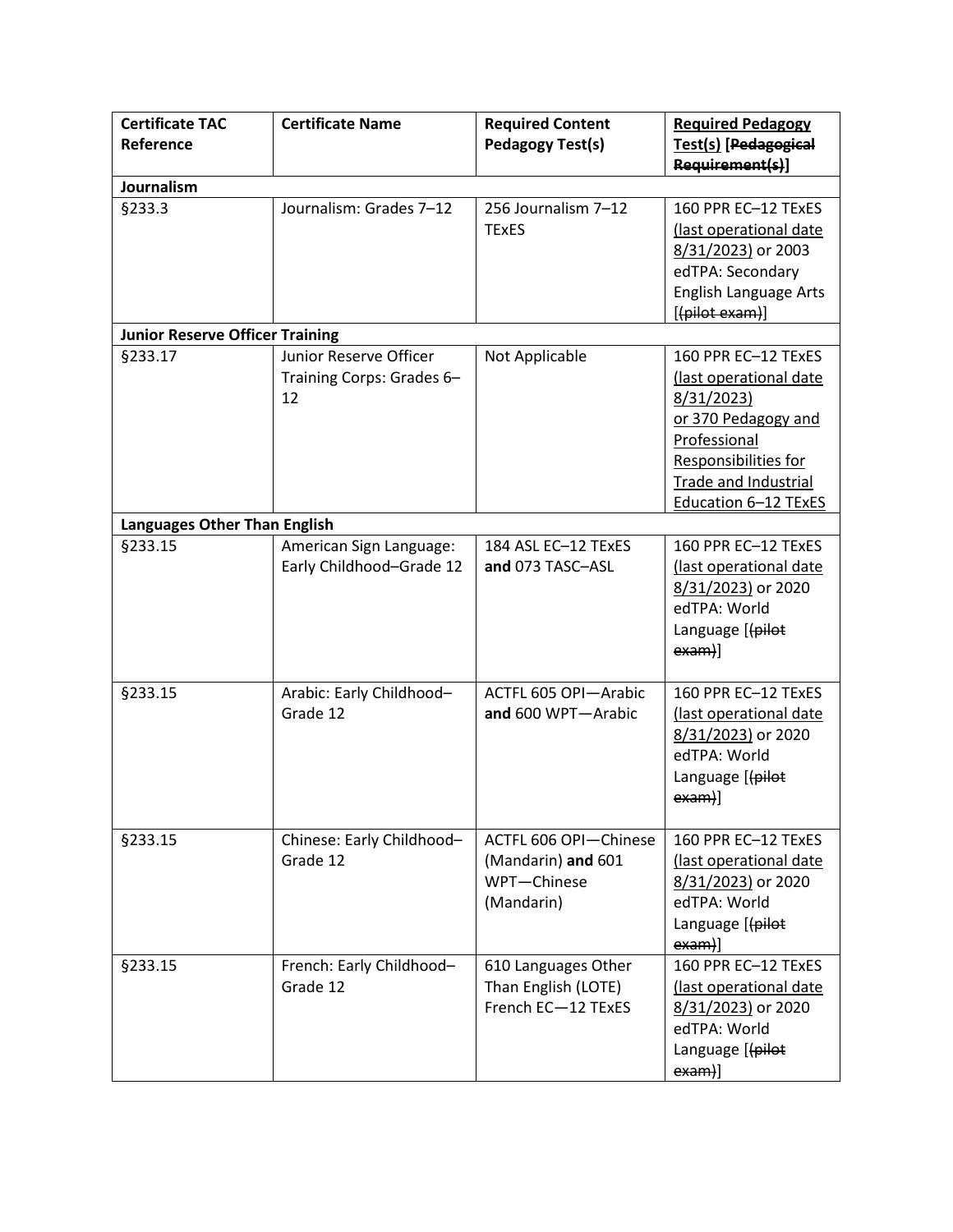| <b>Certificate TAC</b><br>Reference      | <b>Certificate Name</b>               | <b>Required Content</b><br><b>Pedagogy Test(s)</b> | <b>Required Pedagogy</b><br>Test(s) [Pedagogical<br>Requirement(s)]                                                  |
|------------------------------------------|---------------------------------------|----------------------------------------------------|----------------------------------------------------------------------------------------------------------------------|
| Languages Other Than English (continued) |                                       |                                                    |                                                                                                                      |
| §233.15                                  | German: Early Childhood-<br>Grade 12  | 611 LOTE German EC-<br>12 TExES                    | 160 PPR EC-12 TExES<br>(last operational date<br>8/31/2023) or 2020<br>edTPA: World<br>Language [(pilot<br>$exam)$ ] |
| §233.15                                  | Hindi: Early Childhood-<br>Grade 12   | ACTFL 622 OPI-Hindi<br>and 623 WPT-Hindi           | 160 PPR EC-12 TExES<br>(last operational date<br>8/31/2023) or 2020<br>edTPA: World<br>Language [(pilot<br>$exam)$ ] |
| §233.15                                  | Italian: Early Childhood-<br>Grade 12 | ACTFL 624 OPI-Italian<br>and 625 WPT-Italian       | 160 PPR EC-12 TExES<br>(last operational date<br>8/31/2023) or 2020<br>edTPA: World<br>Language [(pilot<br>$exam)$ ] |
| §233.15                                  | Japanese: Early<br>Childhood-Grade 12 | ACTFL 607 OPI-<br>Japanese and 602<br>WPT-Japanese | 160 PPR EC-12 TExES<br>(last operational date<br>8/31/2023) or 2020<br>edTPA: World<br>Language [(pilot<br>$exam)$ ] |
| §233.15                                  | Korean: Early Childhood-<br>Grade 12  | ACTFL 630 OPI-Korean<br>and 631 WPT-Korean         | 160 PPR EC-12 TExES<br>(last operational date<br>8/31/2023) or 2020<br>edTPA: World<br>Language [(pilot<br>$exam)$ ] |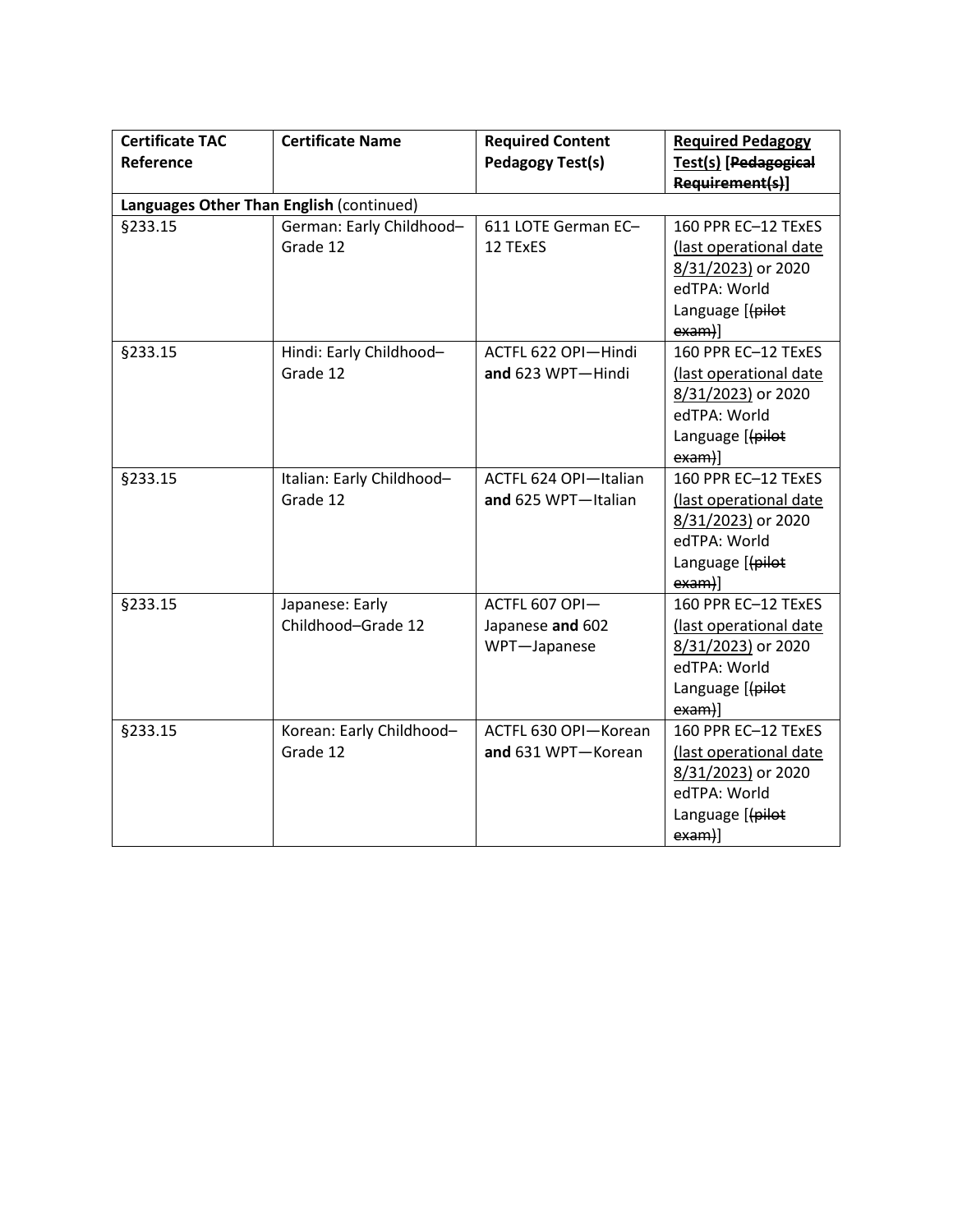| <b>Certificate TAC</b><br>Reference      | <b>Certificate Name</b>                              | <b>Required Content</b><br><b>Pedagogy Test(s)</b>         | <b>Required Pedagogy</b><br>Test(s) [Pedagogical<br>Requirement(s)]                                                       |
|------------------------------------------|------------------------------------------------------|------------------------------------------------------------|---------------------------------------------------------------------------------------------------------------------------|
| Languages Other Than English (continued) |                                                      |                                                            |                                                                                                                           |
| §233.15                                  | Latin: Early Childhood-<br>Grade 12                  | 612 LOTE Latin EC-12<br><b>TExES</b>                       | 160 PPR EC-12 TExES<br>(last operational date<br>8/31/2023) or 2104<br>edTPA: Classical<br>Languages [(pilot<br>$exam)$ ] |
| §233.15                                  | Portuguese: Early<br>Childhood-Grade 12              | ACTFL 632 OPI-<br>Portuguese and 633<br>WPT-Portuguese     | 160 PPR EC-12 TExES<br>(last operational date<br>8/31/2023) or 2020<br>edTPA: World<br>Language [(pilot<br>exam]          |
| §233.15                                  | Russian: Early Childhood-<br>Grade 12                | ACTFL 608 OPI-Russian<br>and 603 WPT-Russian               | 160 PPR EC-12 TExES<br>(last operational date<br>8/31/2023) or 2020<br>edTPA: World<br>Language [(pilot<br>$exam)$ ]      |
| §233.15                                  | Spanish: Early Childhood-<br>Grade 12                | 613 LOTE Spanish EC-12<br><b>TExES</b>                     | 160 PPR EC-12 TExES<br>(last operational date<br>8/31/2023) or 2020<br>edTPA: World<br>Language [(pilot<br>$exam)$ ]      |
| §233.15                                  | Turkish: Early Childhood-<br>Grade 12                | ACTFL 626 OPI-Turkish<br>and 627 WPT-Turkish               | 160 PPR EC-12 TExES<br>(last operational date<br>8/31/2023) or 2020<br>edTPA: World<br>Language [(pilot<br>exam)]         |
| §233.15                                  | Vietnamese: Early<br>Childhood-Grade 12              | ACTFL 609 OPI-<br>Vietnamese and 604<br>WPT-Vietnamese     | 160 PPR EC-12 TExES<br>(last operational date<br>8/31/2023) or 2020<br>edTPA: World<br>Language [(pilot<br>$exam)$ ]      |
| Librarian                                |                                                      |                                                            |                                                                                                                           |
| §239.60                                  | <b>School Librarian: Early</b><br>Childhood-Grade 12 | 150 School Librarian<br>Early Childhood-12<br><b>TExES</b> | Not Applicable: Not an<br><b>Initial Certificate</b>                                                                      |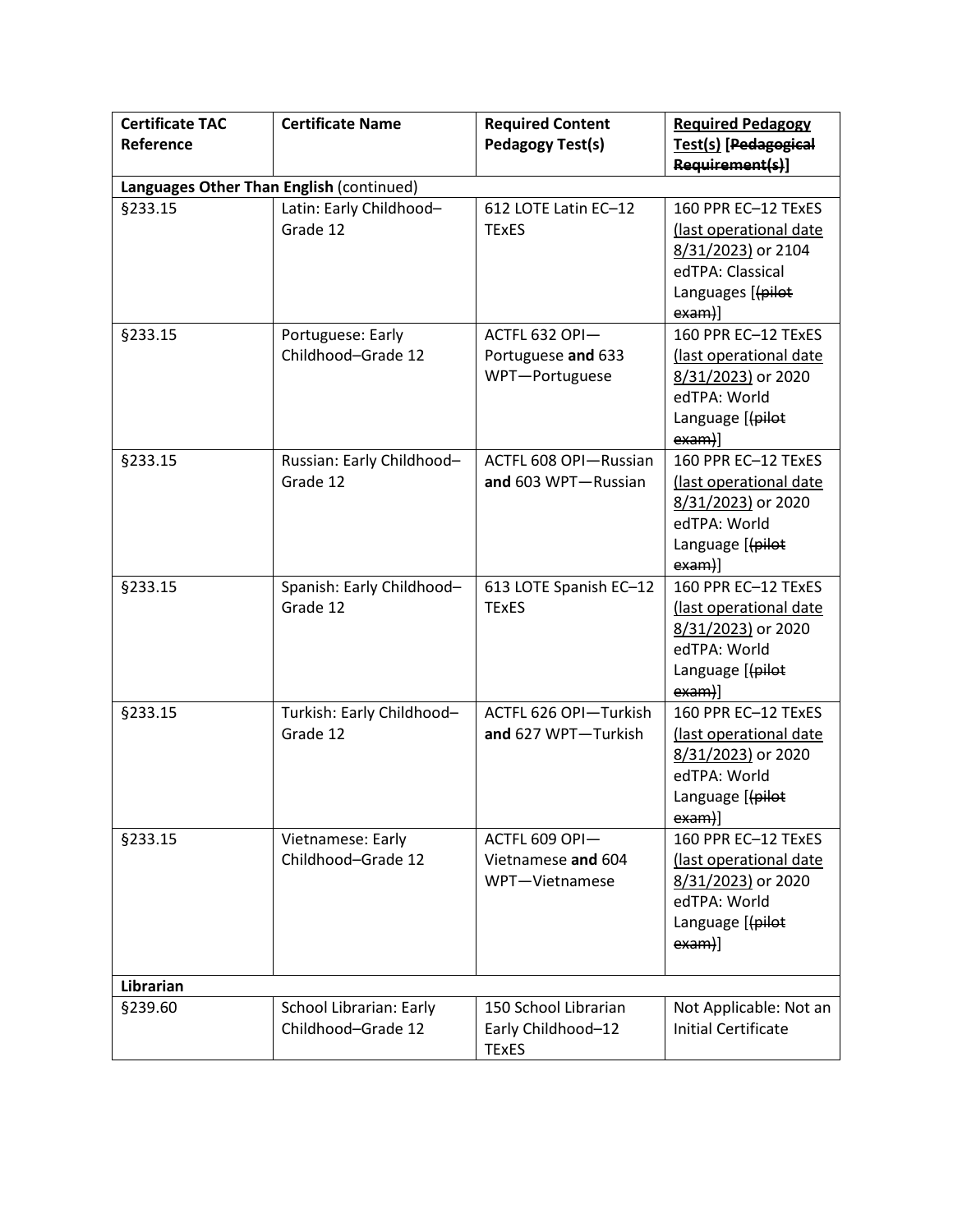| <b>Certificate TAC</b><br>Reference | <b>Certificate Name</b>            | <b>Required Content</b><br><b>Pedagogy Test(s)</b> | <b>Required Pedagogy</b><br>Test(s) [Pedagogical<br>Requirement(s)]                                                                                                                             |
|-------------------------------------|------------------------------------|----------------------------------------------------|-------------------------------------------------------------------------------------------------------------------------------------------------------------------------------------------------|
| <b>Mathematics and Science</b>      |                                    |                                                    |                                                                                                                                                                                                 |
| §233.4                              | Mathematics: Grades 4-8            | 115 Mathematics 4-8<br><b>TExES</b>                | 160 PPR EC-12 TExES<br>(last operational date<br>8/31/2023) or 2016<br>edTPA: Middle<br>Childhood<br>Mathematics [(pilot<br>$exam)$ ]                                                           |
| §233.4                              | Science: Grades 4-8                | 116 Science 4-8 TExES                              | 160 PPR EC-12 TExES<br>(last operational date<br>8/31/2023) or 2017<br>edTPA: Middle<br><b>Childhood Science</b><br>[(pilot exam)]                                                              |
| §233.4                              | Mathematics/Science:<br>Grades 4-8 | 114 Mathematics/<br>Science 4-8 TExES              | 160 PPR EC-12 TExES<br>(last operational date<br>8/31/2023) or 2016<br>edTPA: Middle<br>Childhood<br>Mathematics [(pilot<br>exam)] or 2017 edTPA:<br>Middle Childhood<br>Science [(pilot exam)] |
| §233.4                              | Mathematics: Grades 7-<br>12       | 235 Mathematics 7-12<br><b>TExES</b>               | 160 PPR EC-12 TExES<br>(last operational date<br>8/31/2023) or 2005<br>edTPA: Secondary<br>Mathematics [(pilot<br>exam)]                                                                        |
| §233.4                              | Science: Grades 7-12               | 236 Science 7-12 TExES                             | 160 PPR EC-12 TExES<br>(last operational date<br>8/31/2023) or 2006<br>edTPA: Secondary<br>Science [(pilot exam)]                                                                               |
| §233.4                              | Life Science: Grades 7-12          | 238 Life Science 7-12<br><b>TExES</b>              | 160 PPR EC-12 TExES<br>(last operational date<br>8/31/2023) or 2006<br>edTPA: Secondary<br>Science [(pilot exam)]                                                                               |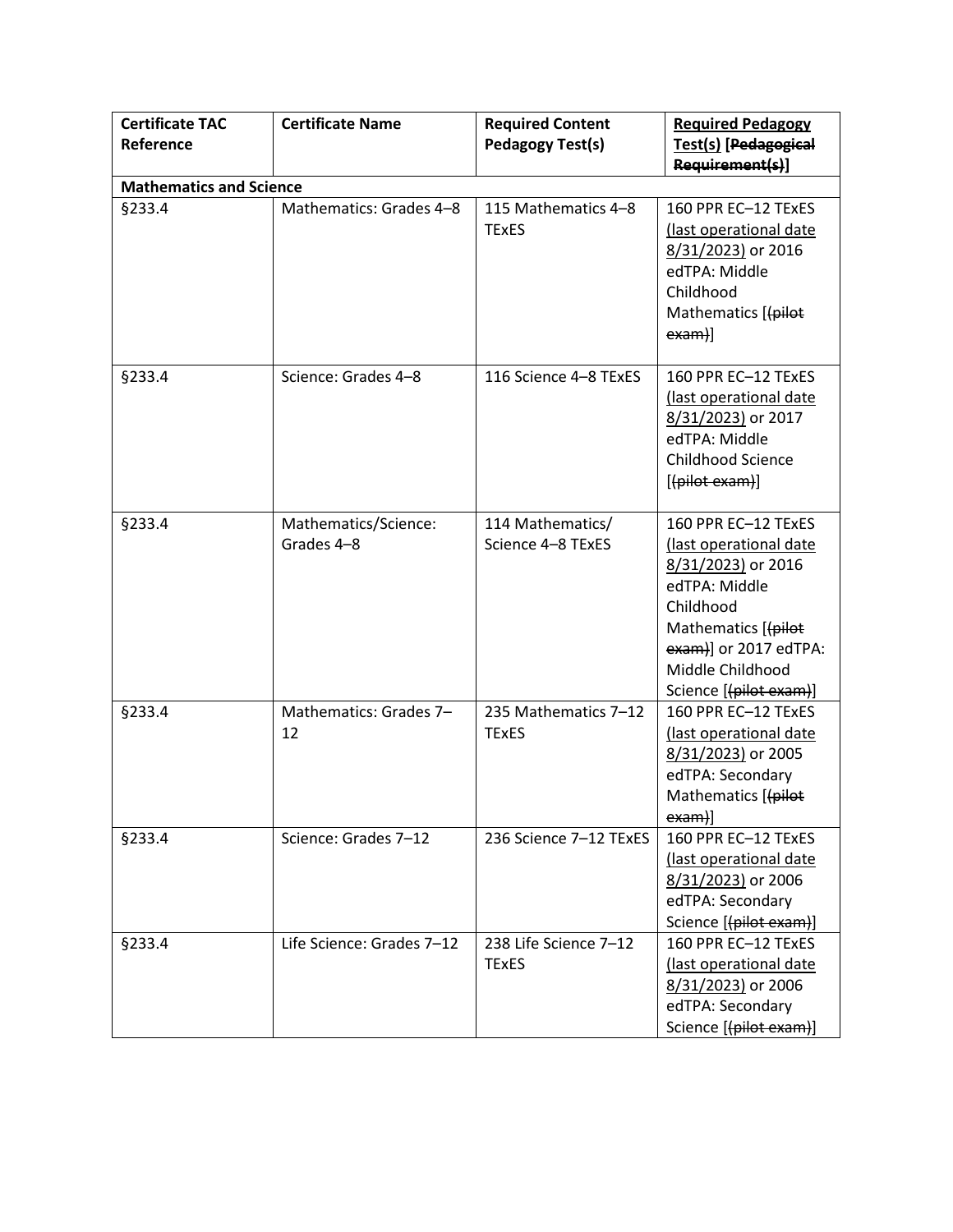| <b>Certificate TAC</b>                     | <b>Certificate Name</b>         | <b>Required Content</b> | <b>Required Pedagogy</b>                       |
|--------------------------------------------|---------------------------------|-------------------------|------------------------------------------------|
| Reference                                  |                                 | <b>Pedagogy Test(s)</b> | Test(s) [Pedagogical                           |
|                                            |                                 |                         | Requirement(s)]                                |
| <b>Mathematics and Science (continued)</b> |                                 |                         |                                                |
| §233.4                                     | <b>Physical Science: Grades</b> | 237 Physical Science 6- | 160 PPR EC-12 TExES                            |
|                                            | $6 - 12$                        | 12 TExES                | (last operational date                         |
|                                            |                                 |                         | 8/31/2023) or 2006                             |
|                                            |                                 |                         | edTPA: Secondary                               |
|                                            |                                 |                         | Science [(pilot exam)]                         |
| §233.4                                     | Physics/Mathematics:            | 243 Physics/            | 160 PPR EC-12 TExES                            |
|                                            | Grades 7-12                     | Mathematics 7-12        | (last operational date                         |
|                                            |                                 | <b>TExES</b>            | 8/31/2023) or 2005                             |
|                                            |                                 |                         | edTPA: Secondary                               |
|                                            |                                 |                         | Mathematics [(pilot                            |
|                                            |                                 |                         | exam)]or 2006 edTPA:                           |
|                                            |                                 |                         | Secondary Science                              |
|                                            |                                 |                         | [(pilot exam)]                                 |
|                                            |                                 |                         |                                                |
| §233.4                                     | Mathematics/Physical            | 274 Mathematics/        | 160 PPR EC-12 TExES                            |
|                                            | Science/Engineering:            | Physical Science/       | (last operational date                         |
|                                            | Grades 6-12                     | Engineering 6-12 TExES  | 8/31/2023) or 2005                             |
|                                            |                                 |                         | edTPA: Secondary                               |
|                                            |                                 |                         | Mathematics [(pilot                            |
|                                            |                                 |                         | exam)] or 2006 edTPA:                          |
|                                            |                                 |                         | <b>Secondary Science</b>                       |
|                                            |                                 |                         | [(pilot exam)] or 2143                         |
|                                            |                                 |                         | edTPA: Technology and                          |
|                                            |                                 |                         | <b>Engineering Education</b><br>[(pilot exam)] |
|                                            |                                 |                         |                                                |
| §233.4                                     | Chemistry: Grades 7-12          | 240 Chemistry 7-12      | 160 PPR EC-12 TExES                            |
|                                            |                                 | <b>TExES</b>            | (last operational date                         |
|                                            |                                 |                         | 8/31/2023) or 2006                             |
|                                            |                                 |                         | edTPA: Secondary                               |
|                                            |                                 |                         | Science [(pilot exam)]                         |
|                                            |                                 |                         |                                                |
| <b>Music</b>                               |                                 |                         |                                                |
| §233.10                                    | Music: Early Childhood-         | 177 Music EC-12 TExES   | 160 PPR EC-12 TExES                            |
|                                            | Grade 12                        |                         | (last operational date                         |
|                                            |                                 |                         | 8/31/2023) or 2021                             |
|                                            |                                 |                         | edTPA: K-12                                    |
|                                            |                                 |                         | Performing Arts [(pilot                        |
|                                            |                                 |                         | $exam)$ ]                                      |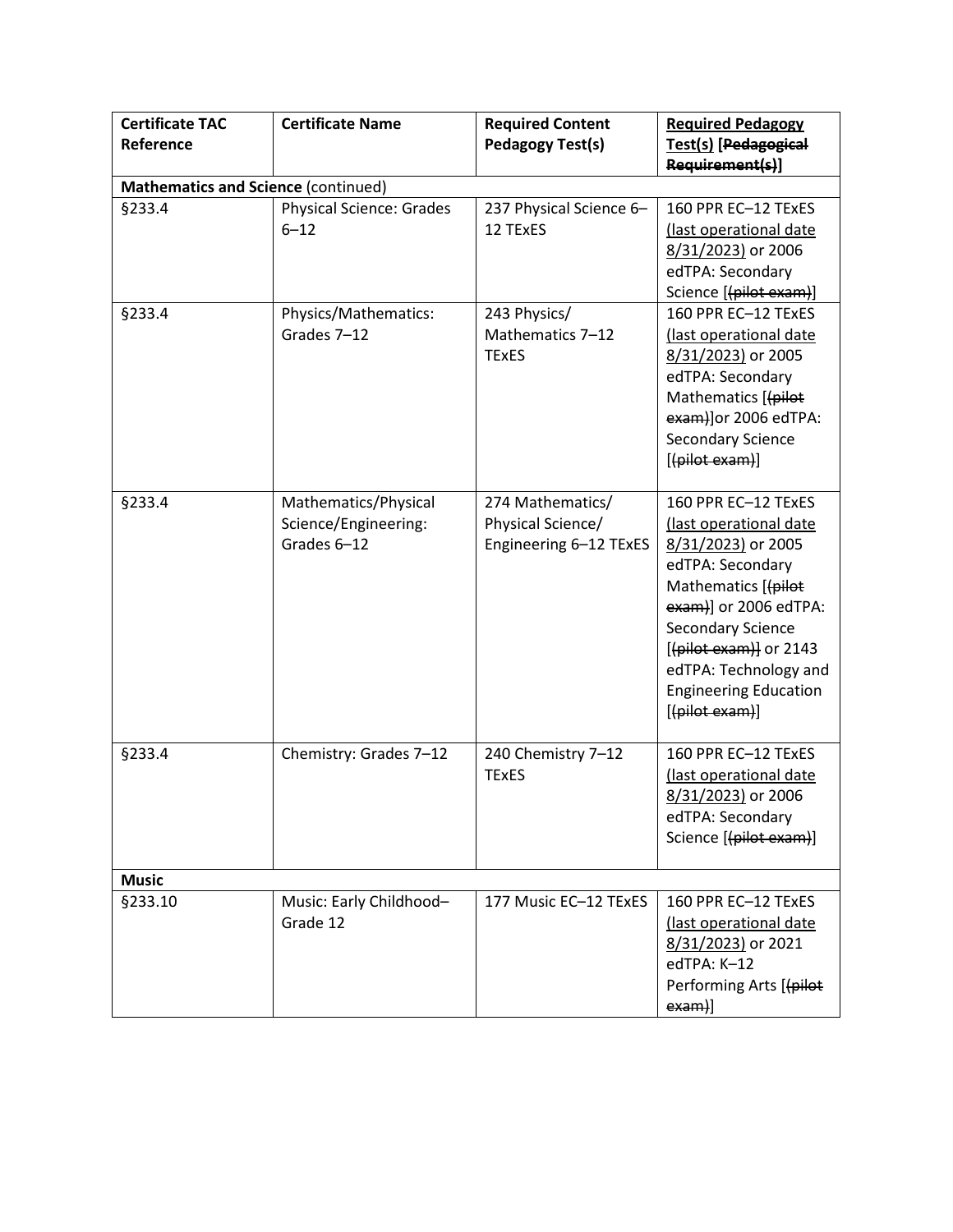| <b>Certificate TAC</b><br>Reference | <b>Certificate Name</b>                                | <b>Required Content</b><br>Pedagogy Test(s)     | <b>Required Pedagogy</b><br>Test(s) [Pedagogical<br>Requirement(s)]                                                |
|-------------------------------------|--------------------------------------------------------|-------------------------------------------------|--------------------------------------------------------------------------------------------------------------------|
| <b>Physical Education</b>           |                                                        |                                                 |                                                                                                                    |
| §233.12                             | <b>Physical Education: Early</b><br>Childhood-Grade 12 | 158 Physical<br>Education EC-12<br><b>TExES</b> | 160 PPR EC-12 TExES (last<br>operational date<br>8/31/2023) or 2011<br>edTPA: Physical Education<br>((pilot exam)] |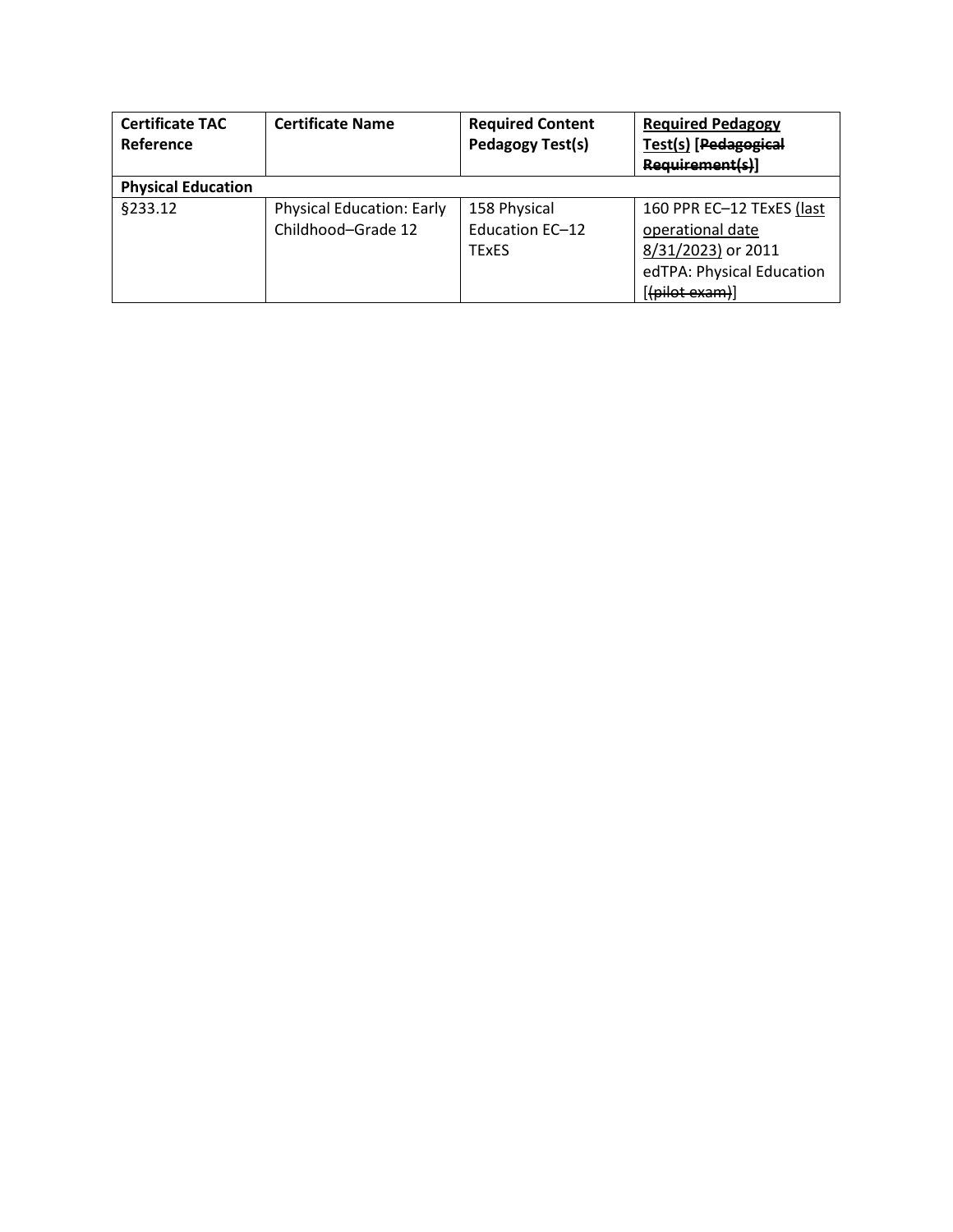| <b>Certificate TAC</b><br>Reference | <b>Certificate Name</b>                                            | <b>Required Content</b><br><b>Pedagogy Test(s)</b>                                                                                                                                         | <b>Required Pedagogy</b><br>Test(s) [Pedagogical<br>Requirement(s)]                                                                               |
|-------------------------------------|--------------------------------------------------------------------|--------------------------------------------------------------------------------------------------------------------------------------------------------------------------------------------|---------------------------------------------------------------------------------------------------------------------------------------------------|
| <b>Principal and Superintendent</b> |                                                                    |                                                                                                                                                                                            |                                                                                                                                                   |
| §241.20                             | Principal as Instructional<br>Leader: Early Childhood-<br>Grade 12 | 268 Principal as<br><b>Instructional Leader</b><br><b>TExES</b>                                                                                                                            | <b>Educational Testing Service</b><br>(ETS) 368 Performance<br>Assessment for School<br>Leaders (PASL)                                            |
| §241.35                             | Principal as Instructional<br>Leader Endorsement                   | Not Applicable: Not<br>an Initial Certificate<br>(Individuals must<br>already hold a valid<br>certificate to serve in<br>the role of principal to<br>be eligible for this<br>endorsement.) | <b>Educational Testing Service</b><br>(ETS) 368 Performance<br><b>Assessment for School</b><br>Leaders (PASL)                                     |
| §242.20                             | Superintendent: Early<br>Childhood-Grade 12                        | 195 Superintendent<br><b>TExES</b>                                                                                                                                                         | Not Applicable: Not an<br><b>Initial Certificate</b>                                                                                              |
| <b>Social Studies</b>               |                                                                    |                                                                                                                                                                                            |                                                                                                                                                   |
| §233.3                              | Social Studies: Grades 4-<br>8                                     | 118 Social Studies 4-8<br><b>TExES</b>                                                                                                                                                     | 160 PPR EC-12 TExES (last<br>operational date<br>8/31/2023) or 2019 edTPA:<br>Middle Childhood<br><b>History/Social Studies</b><br>[(pilot exam)] |
| §233.3                              | Social Studies: Grades<br>$7 - 12$                                 | 232 Social Studies 7-<br>12 TExES                                                                                                                                                          | 160 PPR EC-12 TExES (last<br>operational date<br>8/31/2023) or 2004 edTPA:<br>Secondary History/Social<br>Studies [(pilot exam)]                  |
| §233.3                              | History: Grades 7-12                                               | 233 History 7-12<br><b>TExES</b>                                                                                                                                                           | 160 PPR EC-12 TExES (last<br>operational date<br>8/31/2023) or 2004 edTPA:<br>Secondary History/Social<br>Studies [(pilot exam)]                  |
| <b>Speech Communications</b>        |                                                                    |                                                                                                                                                                                            |                                                                                                                                                   |
| §233.3                              | Speech: Grades 7-12                                                | 129 Speech 7-12<br><b>TExES</b>                                                                                                                                                            | 160 PPR EC-12 TExES (last<br>operational date<br>8/31/2023) or 2003 edTPA:<br>Secondary English<br>Language Arts [(pilot<br>$exam)$ ]             |